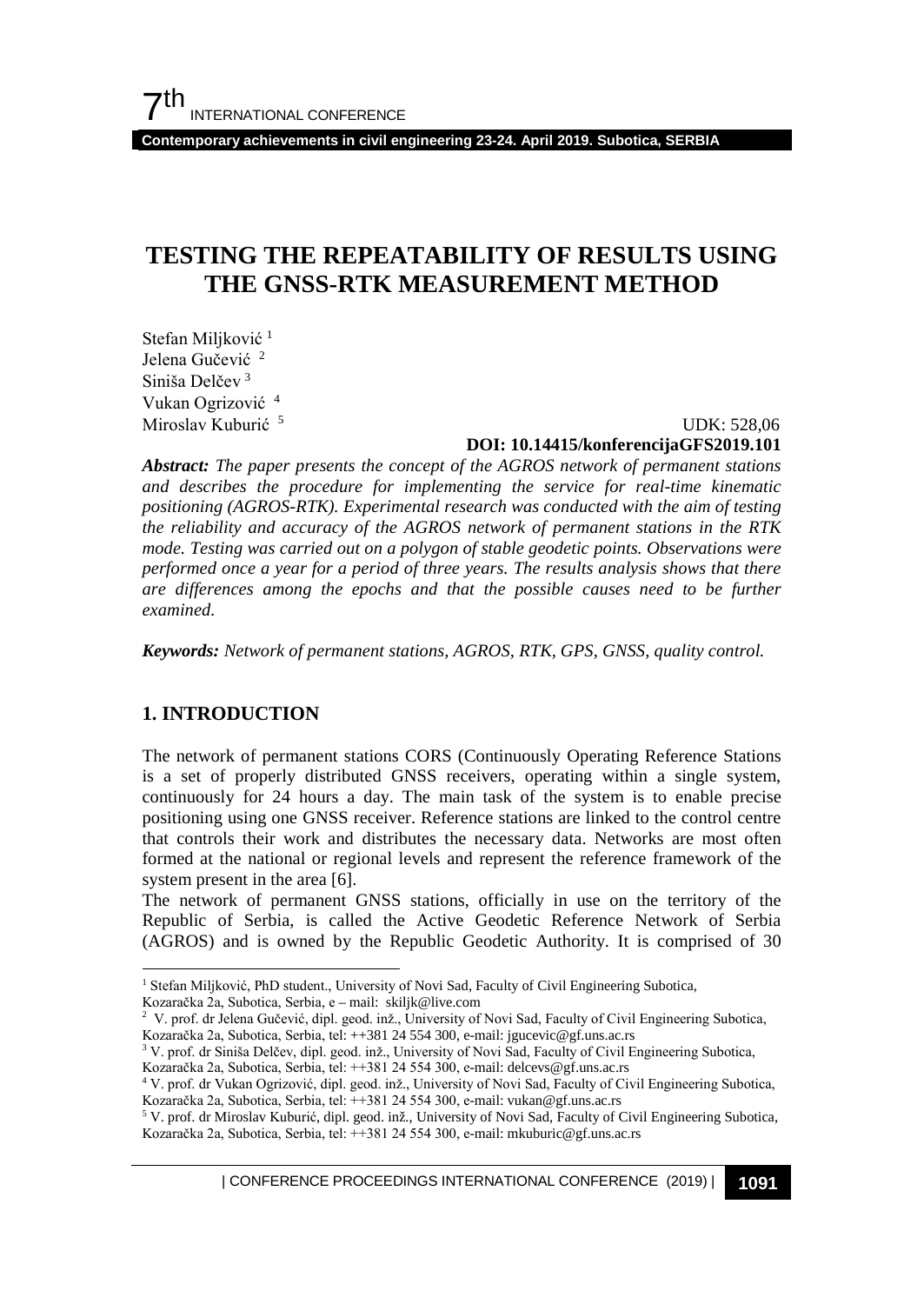#### **Савремена достигнућа у грађевинарству 23-24. април 2019. Суботица, СРБИЈА**

operating GNSS receivers properly distributed on the territory of the country with an average distance of about 70 km [4]. The AGROS User Centre offers several services to its users, the most commonly used being corrections for real-time kinematic positioning (AGROS-RTK). Within the AGROS-RTK service, it is possible to carry out all geodetic measurements for the purpose of geodetic surveying, as well as for various engineering projects.

The prescribed accuracy allowed by the AGROS system can be achieved only if the prescribed procedure is followed during measurement, and it is therefore of utmost importance to comply with all the measurement instructions. Regarding monitoring accuracy and reliability of the results obtained by using the AGROS-RTK service, there are no established parameters that can efficiently monitor the declared accuracy at any time and place.

#### **2. RESEARCH OBJECTIVE AND METHODS**

The aim of the research is to perform quality control of the GNSS measurement results within the AGROS-RTK, using the methodology for setting up the geodetic basis. One of the ways to control quality is to do the measurements on a stable and reliable polygon in several time epochs.

The measurements for setting up the geodetic basis are carried out according to the Professional Guidelines of the Republic Geodetic Authority [5]. All the calculations and tests for quality control purposes should be performed on the WGS84 ellipsoid, and in the reference framework of the AGROS network (ETRF2000), in the Cartesian orthogonal coordinates. The emphasis is placed on the control of the achieved results of the direct measurements, and accordingly, it is not necessary to make transformations in the plane of the state projection.

Quality control of the obtained results is done by comparing several measurement epochs. The measurement plan envisages that, for duration of 30 seconds, with a 1 second interval of observation, the final coordinates for each point are obtained from each epoch.

The estimation of coordinates for each measurement epoch is made according to the formulas [1]:

$$
(X_i, Y_i, Z_i) = \frac{1}{n} \sum_{j=1}^n (X_j, Y_j, Z_j)
$$
 (1)

where:

 $X_i$ ,  $Y_i$ ,  $Z_i$  - mean value of the epoch coordinate,

 $i$  - ordinal number of the measurement epoch,

*j* - ordinal number of repetitions in one epoch,

*n* - total number of repetitions in one epoch.

The measured value error for each repetition within one measurement epoch is obtained from the instrument. The mean value error of definite coordinates in a single measurement epoch is obtained by the expression [1]: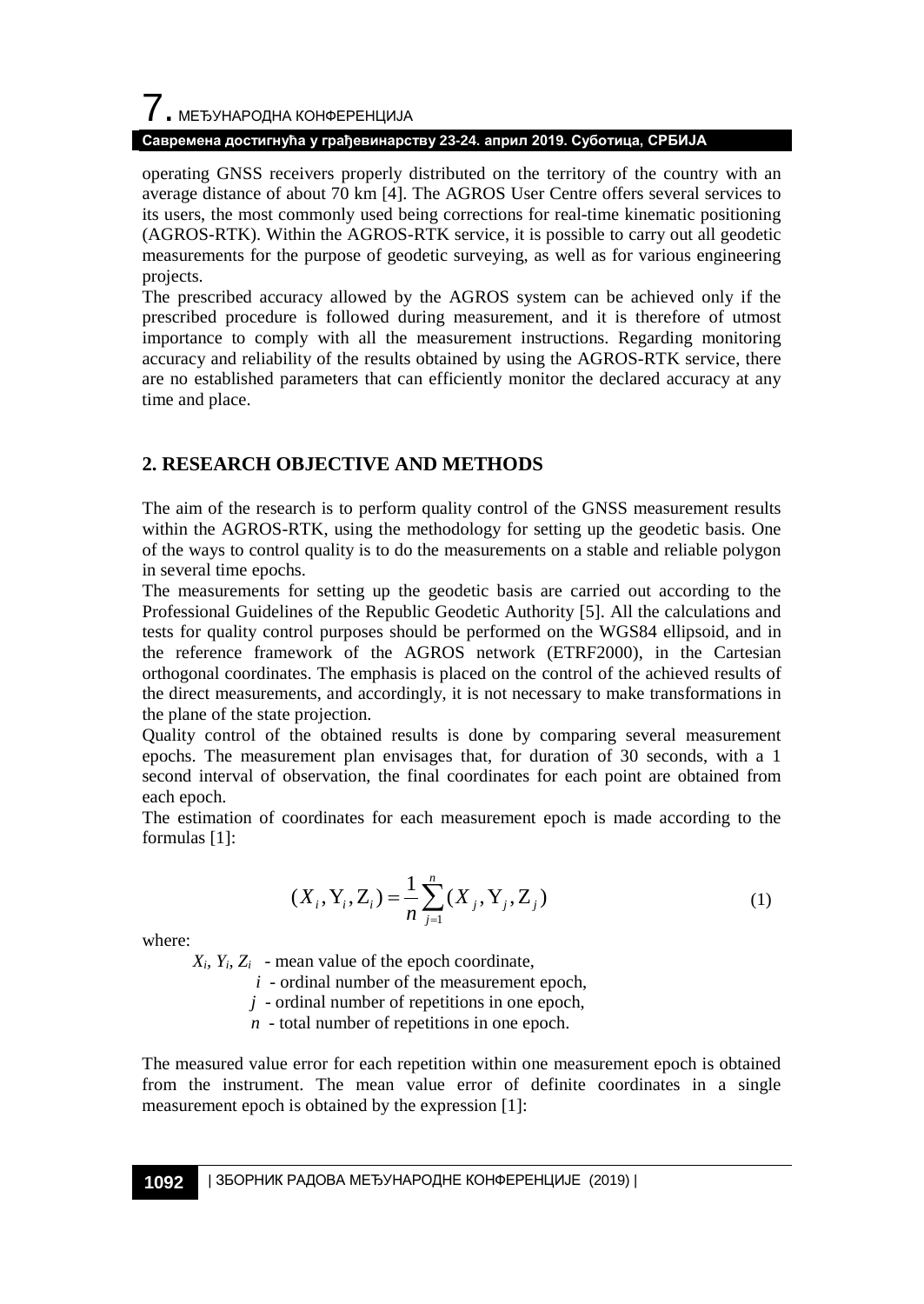$7<sup>th</sup>$ INTERNATIONAL CONFERENCE

**Contemporary achievements in civil engineering 23-24. April 2019. Subotica, SERBIA**

$$
\sigma_{(X_i, Y_i, Z_i)} = \frac{\sum_{j=1}^{n} \sigma_{(X_j, Y_j, Z_j)}}{\sqrt{n}}
$$
\n(2)

where:

 $\sigma_{(X_i, Y_i, Z_i)}$  - standard deviation of definitive coordinates of the measurement epoch,

*i* - ordinal number of the measurement epoch,

*j* - ordinal number of repetitions in one epoch,

*n* - total number of repetitions in one epoch.

The importance of deviation of coordinates can be determined by a statistical test of the equality of two values with known standards. The test is conducted with a probability of 95%, assuming that the measurements have a normal distribution [1]:

$$
T = \frac{\left| (X_s, Y_s, Z_s) - (X_r, Y_r, Z_r) \right|}{\sqrt{\sigma_{(X_s, Y_s, Z_s)}^2 + \sigma_{(X_r, Y_r, Z_r)}^2}} \square N[0,1] \tag{3}
$$

Decision is made based on the hypothesis:

$$
N_o: \left| (X_g, Y_g, Z_g) - (X_r, Y_r, Z_r) \right| < G
$$
 - Statistically, the coordinates are matched in two measurement epochs (TRUE).

$$
N_o: |(X_g, Y_g, Z_g) - (X_r, Y_r, Z_r)| > G
$$
 - Statistically, the coordinates are not matched in two measurement epochs (FALSE).

where:

$$
G = q_{95\%} \cdot \sqrt{\sigma_{(X_g, Y_g, Z_g)}^2 + \sigma_{(X_r, Y_r, Z_r)}^2}
$$
 - Limit value of test statistics;

95% *q* - quantile of normal distribution for the probability of 95%,

 *g, r* - ordinal numbers of the measurement epochs that are being tested.

#### **3. EXPERIMENT AND RESULTS**

#### **3.1. Description of the experiment and the measurements**

The polygon where the experiment was carried out is located on the territory of the cadastral municipality of Čajetina (CM Čajetina) located on the mountain of Zlatibor. For the purpose of the experiment, all the necessary data of relevance were available. The basic satellite images were downloaded from public Internet portals [7] showing the position of points and the area of research (Figure 1).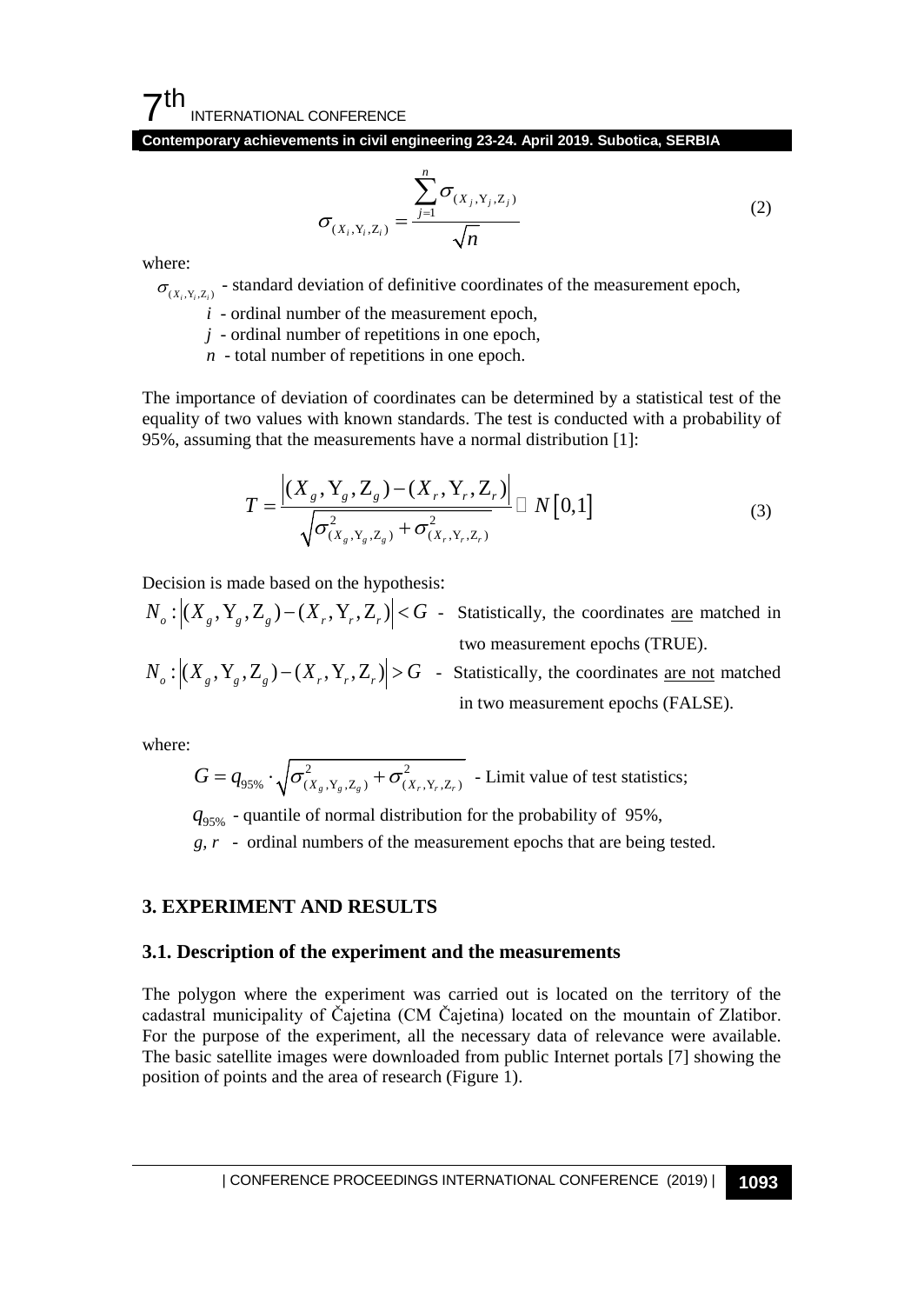# 7. МЕЂУНАРОДНА КОНФЕРЕНЦИЈА

#### **Савремена достигнућа у грађевинарству 23-24. април 2019. Суботица, СРБИЈА**

The measurements were conducted using the GNSS (GPS) technology. The real-time kinematic positioning method (RTK) was used. The active geodetic reference network of the Republic of Serbia (AGROS network) was used as the basis.



*Figure 1: The polygon of the experiment* 

For the research purposes, the GPS instrument Trimble 5700 was used. It is a universal dual-frequency (L1, L2) GPS receiver, of the geodetic type, which has 24 channels. The instrument supports only the satellites from the GPS – NAVSTAR constellation. The equipment has all the necessary characteristics to be used within the network of permanent stations (AGROS). The instrument has the stated positioning accuracy of 5  $mm + 0.5$  ppm in the static mode, and 10 mm + 1 ppm in the kinematic mode. The Trimble Zephyr antenna was used during the experiment.

Within the three years of the experiment (epochs: 2013, 2014 and 2015) one measurement was performed each year, according to the Professional Guidelines for using the AGROS network, in three permanently stabilised geodetic points. In each epoch, the measurements were carried out in June, the day and time of measurement were chosen randomly, without previous planning. In line with the instructions for the implementation of the Active Geodetic Reference Network, within one epoch, the measurements were carried out in three repetitions within a period of 30 seconds with the registration interval set to 1 second.

The aim of the experiment was primarily focused on simulating the activity of an average user of the network of permanent stations that uses the AGROS-RTK method for setting up the basic geodetic network.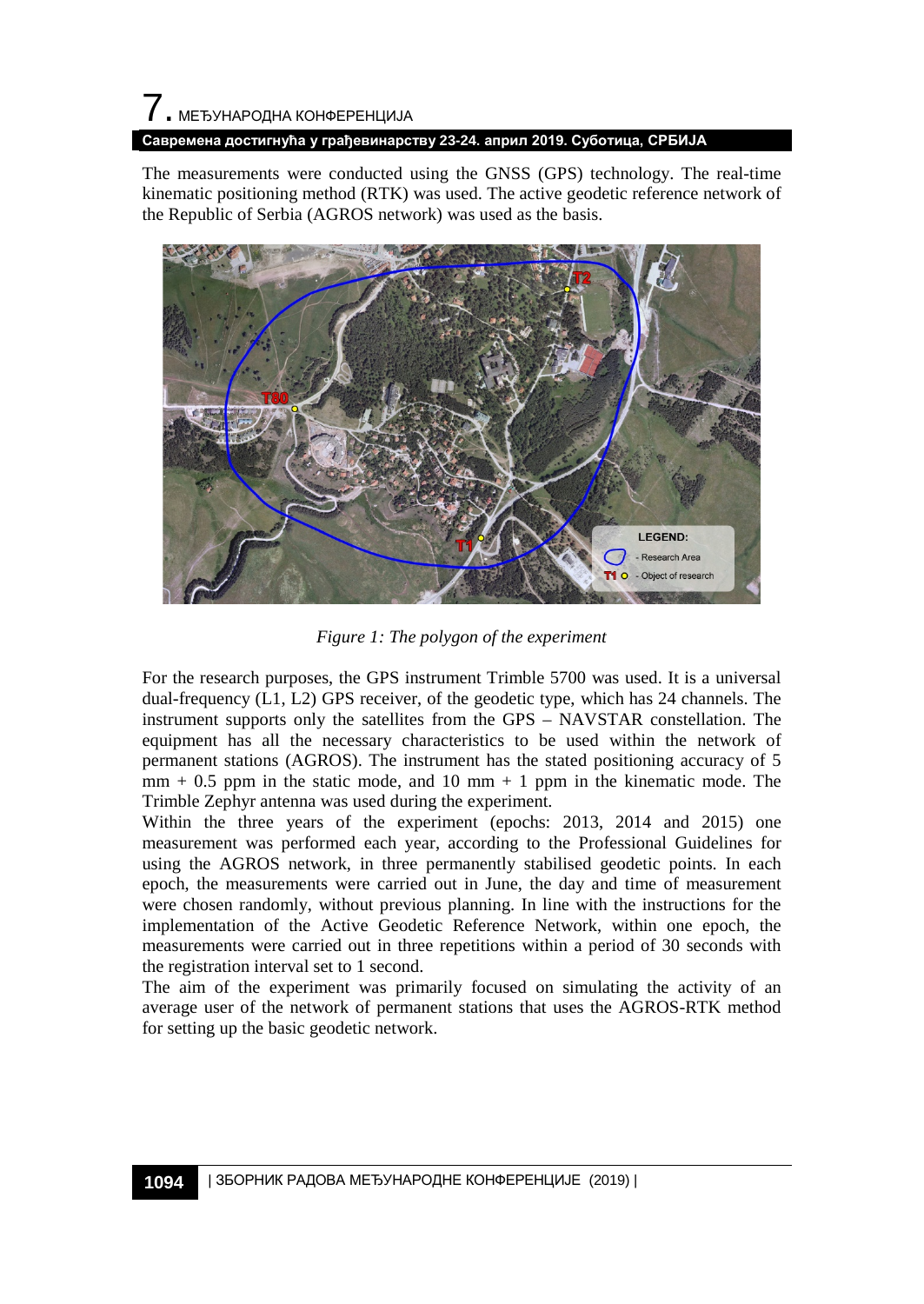# $\mathsf{\Sigma}$ th INTERNATIONAL CONFERENCE

#### **Contemporary achievements in civil engineering 23-24. April 2019. Subotica, SERBIA**

#### **3.2. Results**

The estimation of definite coordinates was made for each measurement epoch separately. The calculations were made in the Cartesian orthogonal coordinates on the WGS84 ellipsoid and in the reference framework of the AGROS network (ETRF2000).

The results of the definite coordinates are shown in Table 1.

| Epoch | Point          | $X$ [m]     | $Y$ [m]     | $Z$ [m]     | $\sigma_{p}$<br>$\lceil m \rceil$ | $\sigma_{h}$<br>$\lceil m \rceil$ | <b>PDOP</b> |
|-------|----------------|-------------|-------------|-------------|-----------------------------------|-----------------------------------|-------------|
| 2013  | T1             | 4347626.252 | 1556778.117 | 4386208.724 | 0.014                             | 0.026                             | 2.0         |
|       | T <sub>2</sub> | 4347102.992 | 1556815.140 | 4386683.407 | 0.014                             | 0.020                             | 2.3         |
|       | <b>T80</b>     | 4347611.453 | 1556146.027 | 4386433.581 | 0.013                             | 0.023                             | 1.7         |
| 2014  | T1             | 4347626.300 | 1556778.121 | 4386208.707 | 0.020                             | 0.028                             | 1.3         |
|       | T <sub>2</sub> | 4347102.996 | 1556815.191 | 4386683.435 | 0.020                             | 0.030                             | 1.6         |
|       | <b>T80</b>     | 4347611.456 | 1556146.039 | 4386433.514 | 0.019                             | 0.029                             | 1.5         |
| 2015  | T1             | 4347626.300 | 1556778.101 | 4386208.749 | 0.013                             | 0.024                             | 1.1         |
|       | T <sub>2</sub> | 4347102.990 | 1556815.179 | 4386683.466 | 0.013                             | 0.023                             | 2.5         |
|       | <b>T80</b>     | 4347611.475 | 1556146.045 | 4386433.595 | 0.010                             | 0.018                             | 1.9         |

*Table 1 Definite coordinates in all the epochs* 

Differences of definite coordinates among the epochs are presented in the graph in Figure 2.



*Figure 2: Graph of the coordinates differences among the epochs*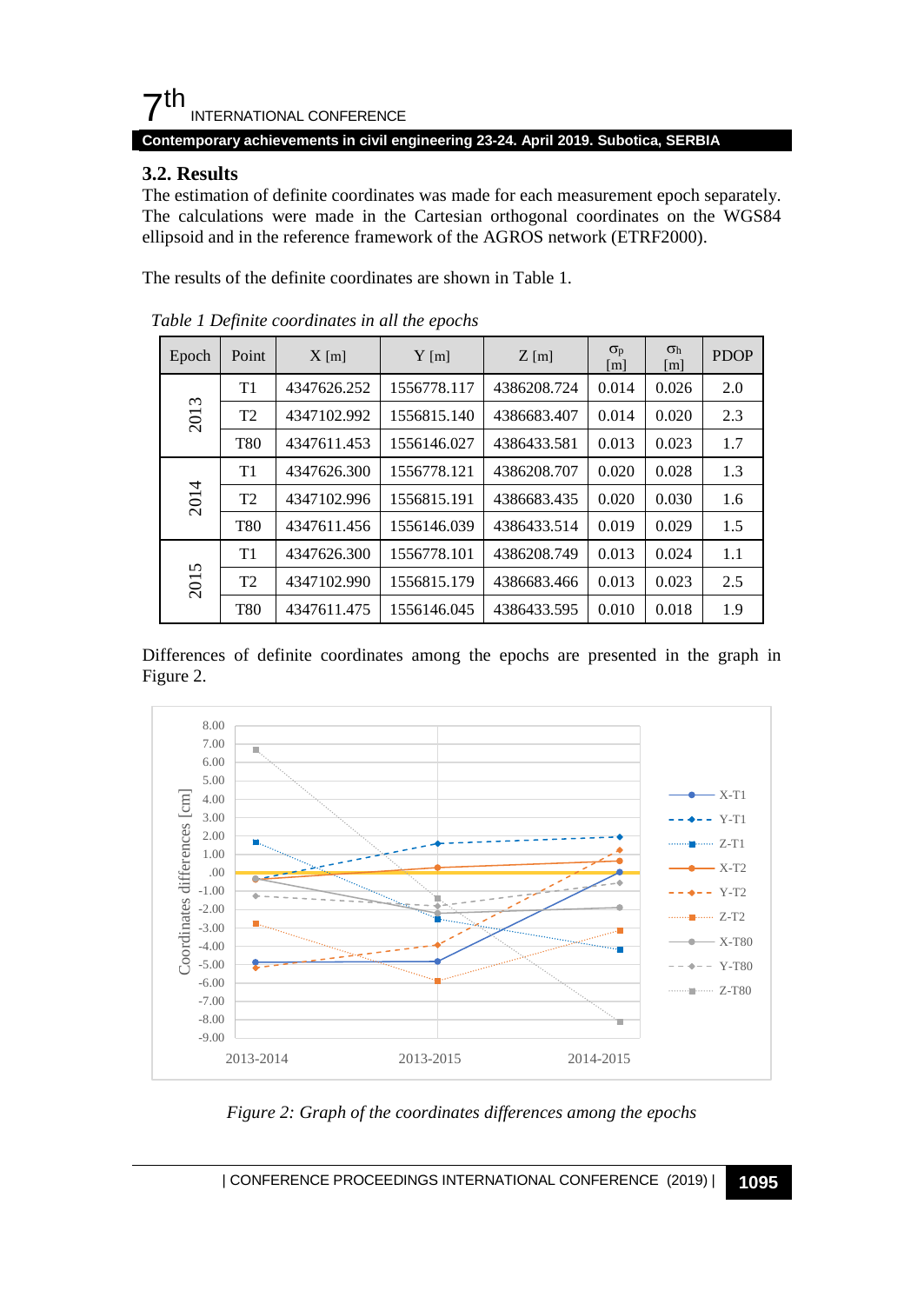# $\overline{\phantom{a}}$ . МЕЂУНАРОДНА КОНФЕРЕНЦИЈА

#### **Савремена достигнућа у грађевинарству 23-24. април 2019. Суботица, СРБИЈА**

### **3.3. Testing the point coordinates' matching**

Statistical testing of the definite coordinates' matching among the measurement epochs was performed. The statistical test on the equality of two values with known standards was applied to the results at each measuring point, along all three coordinates. The test was carried out with a probability of 95%, assuming that the measurements had a normal distribution.

The results of testing the coordinates' differences are shown in Table 2.

| Point               | $\frac{ X_g-X_r }{[cm]}$ | $G_X$ | Decision<br>testing | $\frac{ Y_g\text{-}Y_r }{[cm]}$ | GY   | Decision<br>testing | $ Z_g-Z_r $<br>[cm] | G <sub>Z</sub> | Decision<br>testing |
|---------------------|--------------------------|-------|---------------------|---------------------------------|------|---------------------|---------------------|----------------|---------------------|
| $T1(2013-2014)$     | 4.87                     | 5.07  | <b>TRUE</b>         | 0.36                            | 5.07 | <b>TRUE</b>         | 1.68                | 6.30           | <b>TRUE</b>         |
| $T1(2013-2015)$     | 0.36                     | 4.26  | <b>TRUE</b>         | 5.17                            | 4.26 | <b>FALSE</b>        | 2.76                | 5.90           | <b>TRUE</b>         |
| $T1(2014-2015)$     | 0.31                     | 4.18  | <b>TRUE</b>         | 1.26                            | 4.18 | <b>TRUE</b>         | 6.71                | 6.13           | <b>FALSE</b>        |
| $T2$ (2013-2014)    | 4.82                     | 3.08  | <b>FALSE</b>        | 1.60                            | 3.08 | <b>TRUE</b>         | 2.50                | 5.76           | <b>TRUE</b>         |
| $T2$ (2013-2015)    | 0.29                     | 3.09  | <b>TRUE</b>         | 3.92                            | 3.09 | <b>FALSE</b>        | 5.88                | 5.00           | <b>FALSE</b>        |
| $T2$ (2014-2015)    | 2.20                     | 2.63  | <b>TRUE</b>         | 1.80                            | 2.63 | <b>TRUE</b>         | 1.40                | 4.74           | <b>TRUE</b>         |
| T80 (2013-<br>2014) | 0.04                     | 5.01  | <b>TRUE</b>         | 1.96                            | 5.01 | <b>TRUE</b>         | 4.18                | 6.03           | <b>TRUE</b>         |
| T80 (2013-<br>2015  | 0.65                     | 4.18  | <b>TRUE</b>         | 1.25                            | 4.18 | <b>TRUE</b>         | 3.13                | 6.19           | <b>TRUE</b>         |
| T80 (2014-<br>2015  | 1.89                     | 3.95  | <b>TRUE</b>         | 0.54                            | 3.95 | <b>TRUE</b>         | 8.11                | 5.64           | <b>FALSE</b>        |

*Table 2 Results of testing the coordinates' equality* 

Decision testing in Table 2 has the following meaning:

'TRUE' – statistically, in two tested epochs, the coordinates can be considered equal,

## **4. DISCUSSION AND CONCLUSION**

Measurements for this research were carried out in three epochs with a time interval of one year. In each epoch, permanently stabilised points were observed, which were stable and invariant from other influences during the realisation of the experiment. The measurements were conducted according to the Professional Guidelines instructed by the Republic Geodetic Authority, which stipulate the proper use of the active geodetic basis of the Republic of Serbia. In all the measurement epochs, the same GNSS receiver was used, with a valid calibration certificate.

Upon processing the measurement results and calculating definite coordinates for each measurement epoch, the coordinate differences among the epochs were calculated, in all the combinations. The differences are shown in Figure 3. Table 3 shows the range of the values of definite coordinates of the points in all the epochs.

<sup>&#</sup>x27;FALSE' – statistically, in two tested epochs, the coordinates CANNOT be considered equal.